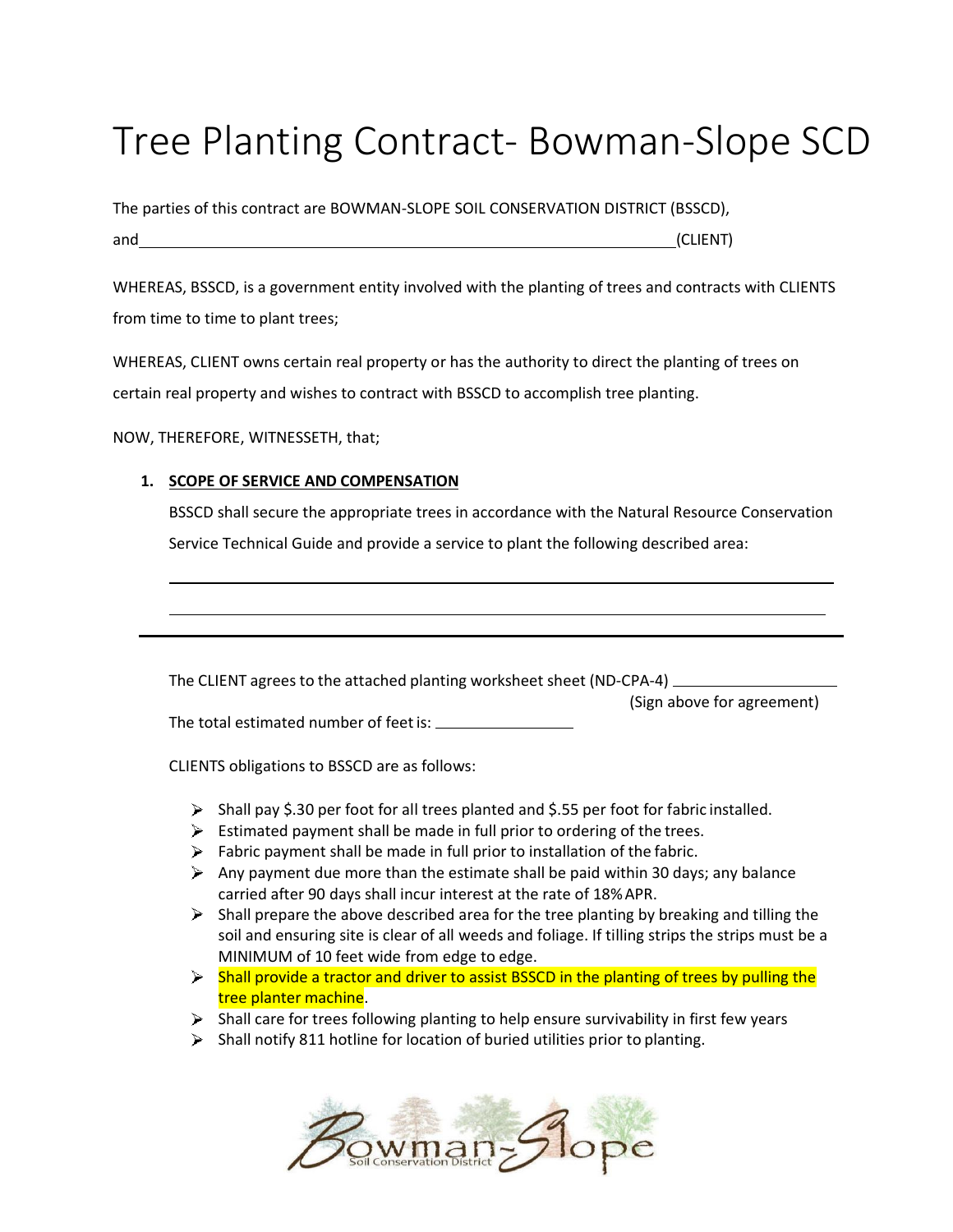CLIENT is responsible for all fuel costs, maintenance, and any other costs incurred upon CLIENTS equipment unless otherwise specified herein for client's equipment.

# **2. TERM OF CONTRACT**

The term of this contract shall begin upon the signing of this contract by both parties and cease upon completion of the tree planting, termination, or within 90 days, whichever occurs first.

(Note: if you contract out farther than 90 days this can be changed)

# **3. TERMINATION OF CONTRACT**

A. Termination without cause.

This contract may be terminated by mutual consent of both parties, or by either party upon 30 days written notice.

Termination of this contract under this subsection is without prejudice to any obligations or liabilities of either party already accrued prior to termination.

B. Termination for cause

The BSSCD by written notice of default to the CLIENT may terminate the whole or any part of this contract:

- 1) If BSSCD fails to provide services required by this contract within the time specified or any extension agreed to by the CLIENT; or
- 2) If the CLIENT fails to perform any of the other provisions of this contract, or so fails to pursue the work as the endanger performance of this contract in accordance with its terms.

The rights and remedies of BSSCD provided in the above clause related to defaults by the CLIENTS are not exclusive and are in addition to any other rights and remedies provided by law or under this contract.

# **4. MERGER AND MODIFICATION**

a. This contract constitutes the entire agreement between parties. There are no understandings, agreements, or representations, oral or written, not specified within

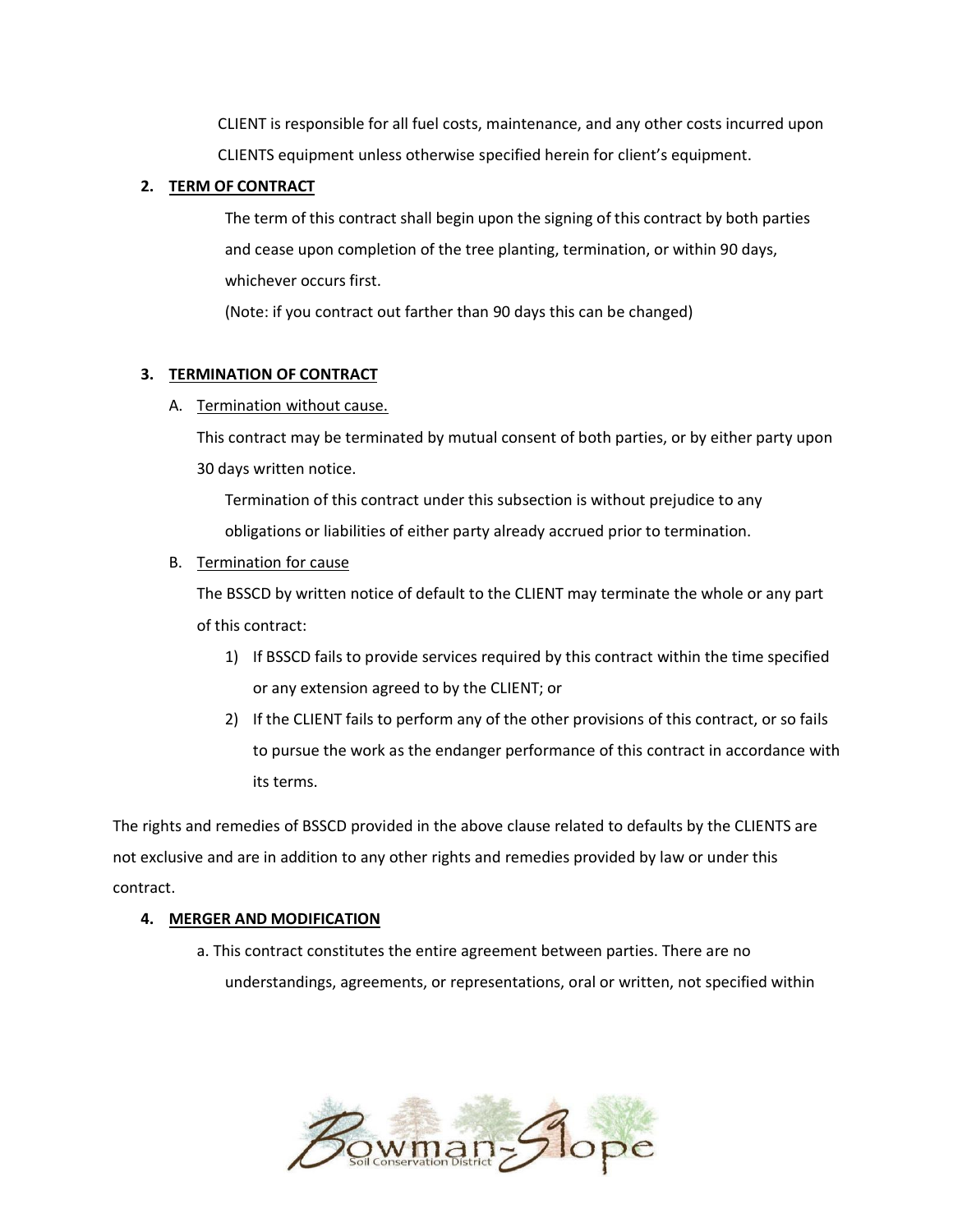the contract. This contract may not be modified, supplemented, or amended in any manner, except by written agreement signed by both parties

## **5. ASSIGNMENT AND SUBCONTRACTS**

BSSCD may not assign or otherwise transfer or delegate any right or duty without CLIENT'S express written consent. CLIENT has no authority to contract for or to incur obligations on behalf of BSSCD.

CLIENT is solely responsible for the performance of any subcontractor CLIENT hires to perform its duties under this contract. BSSCD has no authority to contract for or incur obligations on behalf of CLIENT.

#### **6. APPLICABLE LAW AND VENUE**

This contract is governed by and constructed in accordance with the laws of The State of North Dakota. Any action to enforce this contract must be brought in the District Court of Bowman County or Slope County, North Dakota.

#### **7. SPOILATION-NOTICE OF POTENTIAL CLAIMS**

CLIENT agrees to promptly notify BSSCD of all potential claims that arise or result from this contract. CLIENT shall also take all reasonable steps to preserve all physical evidence and information that may be relevant to the circumstances surrounding a potential claim, while maintaining public safety, and grants to BSSCD the opportunity to review and inspect the evidence, including the scene of the accident.

#### **8. INDEMNITY AND INSURANCE**

CLIENT agrees to defend, indemnify, and hold harmless BSSCD, its officers and employees, from claims resulting from the performance of the CLIENT or its agent. This includes all costs, expenses and attorney's fees, which may in any manner result or arise out of this agreement. This obligation to defend, indemnify, and hold harmless does not extend to professional liability claims arising from professional errors or omissions. CLIENT also agrees to defend, indemnify, and hold BSSCD harmless for all costs, expenses and attorney's fees incurred in establishing and litigating the indemnification coverage provided herein. This obligation shall continue after the termination of this agreement.

Neither party to this contract is required to carry insurance.